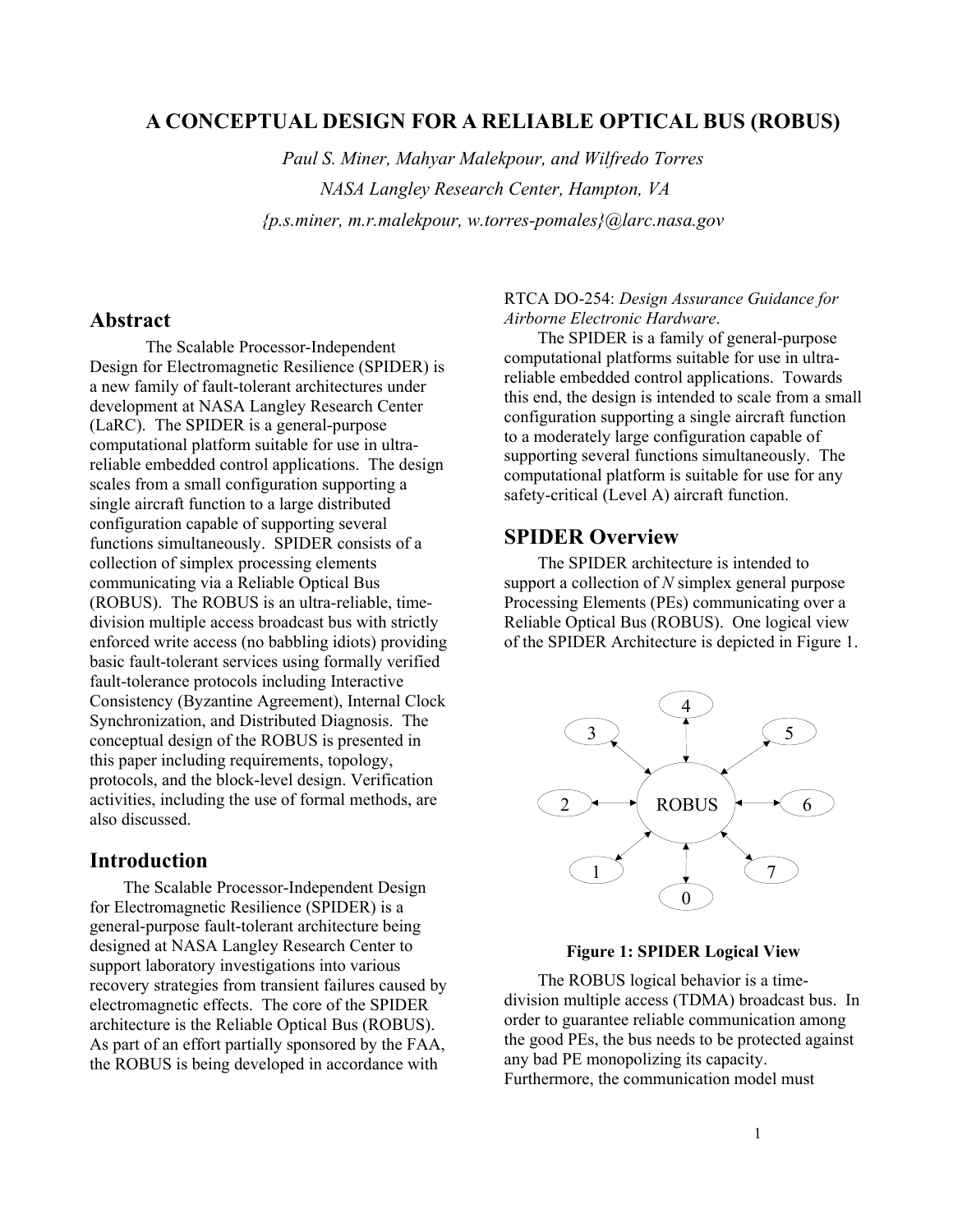support several fundamental services. The essential goal is to ensure reliable communication between all pairs of fault-free PEs in the system. This will enable the development of several fault-tolerance strategies combining the individual PEs. For example, Figure 2 illustrates a SPIDER configuration with three PEs in a Triple Modular Redundant (TMR) configuration, four PEs in a dual-dual configuration and a single simplex PE.



**Figure 2: Sample SPIDER Configuration** 

# **ROBUS Requirements**

The ROBUS must provide the following capabilities:

- 1. All good nodes will observe an identical sequence of messages on the ROBUS
- 2. The ROBUS will provide a reliable time reference for all attached nodes
- 3. The ROBUS will provide correct and consistent diagnostic information to all attached nodes
- 4. For a 10 hour mission,

P(ROBUS Failure)  $< 10^{-10}$ 

The first three requirements are desirable functional characteristics of a reliable bus. The final requirement is motivated by the fact that the ROBUS may support communication for several functions whose failure could be catastrophic. Since the bus should not be a dominant source of failure, we have set the reliability requirement to be significantly greater than would be required for any aircraft function. Rushby presents a comparison of several architectures with similar requirements [1].

# **Allocation of Requirements**

In this section, we address the implications these requirements have on the available design choices. Requirement 4 implies that the ROBUS will have internal redundancy. It is not possible to meet this reliability goal without replication. This implies that all of the other services must be guaranteed in the presence of a bounded number of internal ROBUS component failures.

## *Reliability*

In order to satisfy Requirement 4, we have constructed semi-Markov models that use the same fault assumptions as the fault-tolerance protocols. Death states in the Markov models correspond to violations of fault assumptions.

## *Fault Assumptions*

There are at least two approaches to reasoning about faults and failures in a digital system. One is to postulate possible component failures and then assess the resulting impact on the system. Alternatively, one may assume that all faults have potentially devastating consequences and then design the system relative to this worst case assumption. Our approach is closer to the latter, but we will allow some variation into the potential impact of faults. We have modified the faultclassification strategy used in the development of the Multiprocessor Architecture for Fault-Tolerance (MAFT) [2]. Faults are classified based on the observable characteristics to other nodes within the system. The system is partitioned into Fault Containment Regions (FCR) that ensure independence of random physical failures. The failure status of an FCR is then one of four mutually exclusive possibilities:

- A **good** node behaves according to specification
- A **benign** faulty node only sends messages that are detectably faulty, including nodes that have failed silent
- A **symmetric** faulty node may send arbitrary messages, but does so the same way to each receiver
- An **asymmetric** faulty node may send different arbitrary messages to different receivers

This provides a global classification of the fault status of a collection of nodes. This classification is useful for the analysis of the various fault-tolerant protocols in the system. However, the protocols themselves cannot have complete knowledge of the current failure status of the other nodes in the system, so the protocols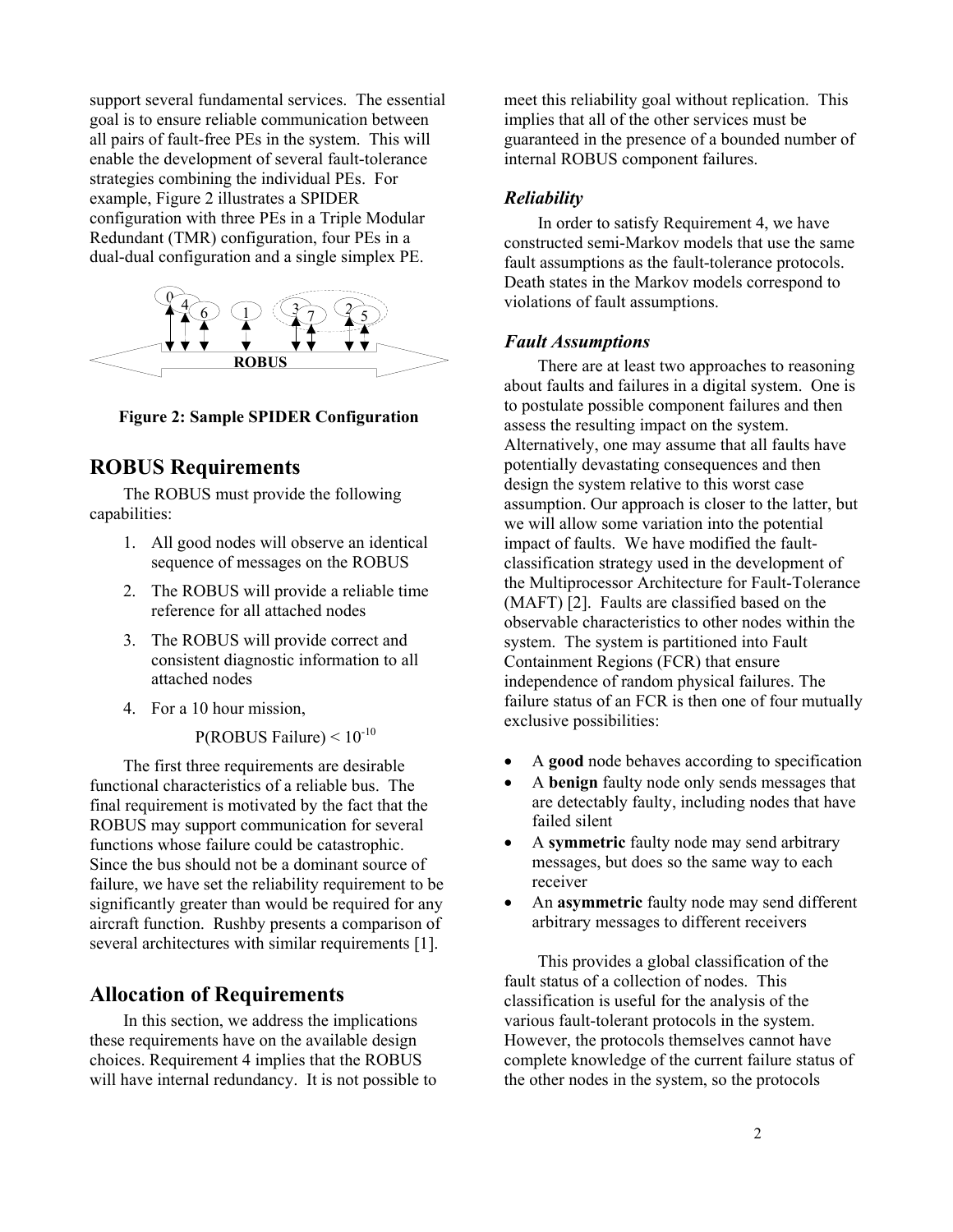cannot make decisions based upon this classification.

The protocols must make use of local knowledge about the fault status. Each FCR in the design will maintain a local determination of which FCRs are *trusted*. Only information from trusted FCRs will be considered during a vote. For the protocols to work properly, a good FCR's local view of which nodes to trust must satisfy the following properties:

- 1. Good nodes always trust other good nodes
- 2. When a vote function is computed, no good node trusts any benign-faulty node
- 3. If FCR *i* is not asymmetric-faulty, then good nodes agree on whether or not *i* is trusted

#### *Static Schedule*

The simplest solution to Requirement 1 is to first use a static communication schedule for the ROBUS. The initial prototype uses a round robin schedule where each PE has equal access to the ROBUS. However, all analysis is based upon the weaker assumption that all nodes agree on the communication schedule. This will allow us to explore dynamic scheduling algorithms for later instances of the SPIDER architecture.

#### *Interactive Consistency*

Since the ROBUS must have internal redundancy to achieve the reliability requirements, we also need an interactive consistency protocol to satisfy requirement 1. In a redundant computer system, it is necessary to ensure that all singlesource data items are consistently replicated among the redundant computational elements. Otherwise, a single faulty source may be able to overwhelm the system. There are several published algorithms for ensuring interactive consistency; the first fully general solution is by Pease et al [3]. Interactive consistency requirements are:

**Agreement** -- All non-faulty receivers agree on the single source data value received

**Validity** -- If the originator of the data is non-faulty, then all non-faulty receivers receive the transmitted value

Protocols that satisfy these requirements assume that the participants are synchronized within a known skew.

#### *Clock Synchronization*

Requirement 2 demands a fault-tolerant clock synchronization protocol for the ROBUS. The general requirements for clock synchronization are:

**Precision**---There is a small constant d such that for any two clocks that are good at real time t:  $|C_1(t)-C_2(t)| \leq d$ 

**Accuracy**---All good clocks maintain an accurate measure of the passage of time

These properties are sufficient to ensure the ROBUS satisfies requirement 2.

Many synchronization protocols are roundbased. The participants in the protocol periodically exchange clock readings to compute an adjustment for the next round. For such protocols, two conditions are sufficient to ensure precision and accuracy.

**Bounded Delay**---All good clocks start each round, k, within a bounded duration of real time

**Bounded Adjustment**---There is an upper bound on the magnitude of the adjustment a good clock makes in a round

Bounded delay merely means that the net effect of all the computed adjustments maintains the precision of the system. Bounded adjustment preserves the accuracy of the synchronized clocks. The adjustment bound should be significantly less than the duration of a round.

#### *Diagnosis*

Algorithms for clock synchronization and interactive consistency may be designed to operate correctly under several different fault-assumptions. In order to meet requirement 3, the ROBUS will support distributed diagnosis algorithms. For diagnosis to be useful, we require all good nodes to agree on the results of the diagnosis protocol. This will be ensured by exchanging the diagnostic data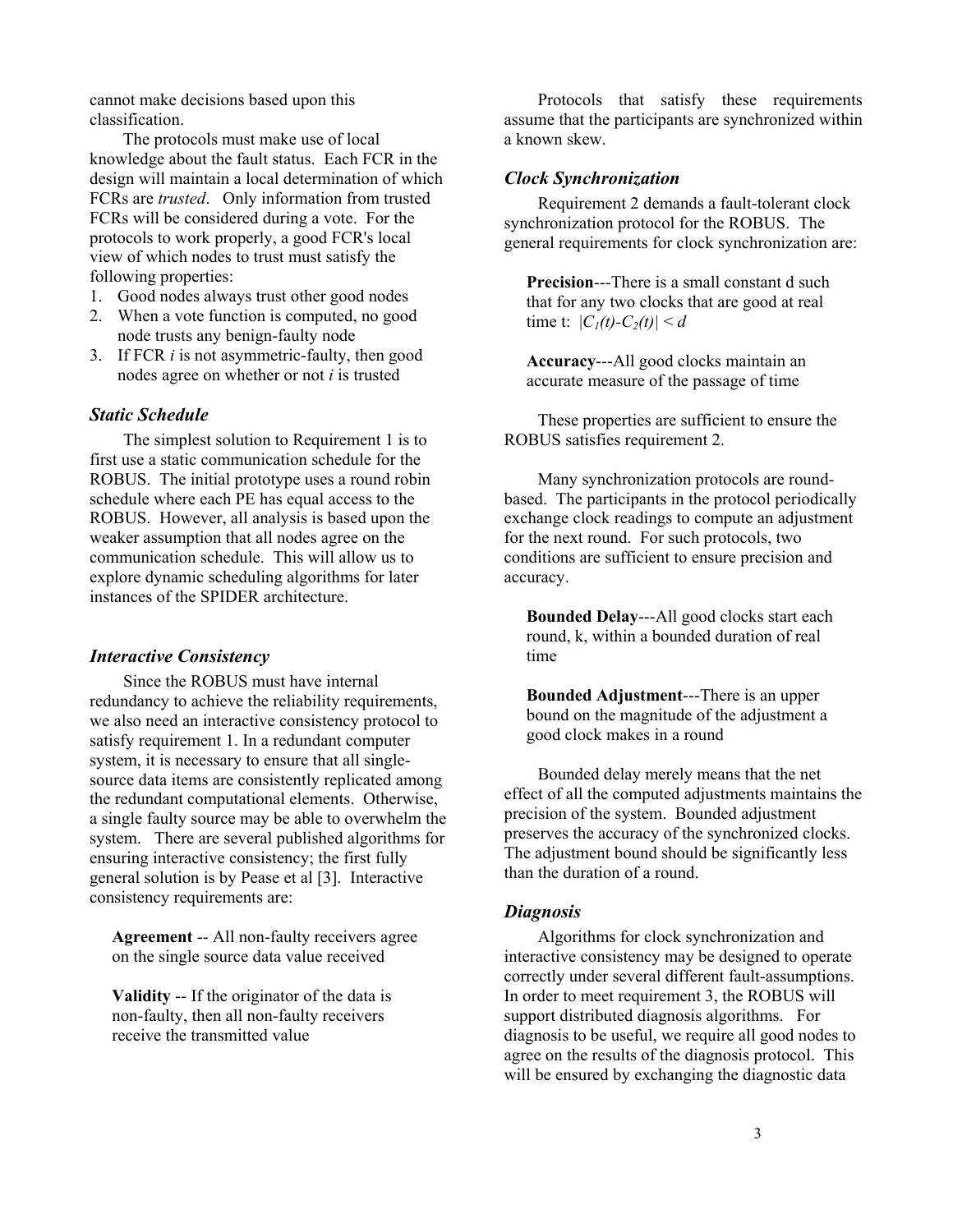using the interactive consistency protocol. The role of a diagnosis algorithm is to identify failed nodes within the system. The goal of a diagnosis algorithm is to ensure the following properties:

**Correctness**---Every FCR diagnosed as faulty by a good FCR is indeed faulty

**Completeness**---Every faulty FCR is eventually diagnosed as faulty

If the fault model includes Byzantine (asymmetric) faults, it is impossible to guarantee both of these properties [4]. There always exist fault scenarios where it is known that there is a fault in the system, but it is impossible to identify precisely which FCR is faulty. In such cases, either correctness or completeness must be sacrificed. If correctness is sacrificed, then some good nodes may be declared faulty and removed from the system. If completeness is sacrificed, then actively faulty nodes may remain in the system. The choice of which property to guarantee is open to debate. For the ROBUS we have chosen to ensure correctness and make the diagnosis as complete as possible.

# **ROBUS Conceptual Design**

## *ROBUS Topology*

The ROBUS consists of a collection of *N* Bus Interface Units (BIUs) and *M* Redundancy Management Units (RMUs) connected as a complete bipartite graph  $K_{N,M}$ . The *N* BIUs will each have a bi-directional link to a single processing element (PE). A ROBUS consists of *N* + *M* distinct fault containment regions, one for each BIU and RMU. An implementation may choose to include a PE in the same FCR as its associated BIU, but this is not required. The choice of whether to combine a BIU and PE in a single FCR is guided by the reliability model. A PE may contain substantially more hardware than a BIU. If so, its failure rate will dominate the BIU failure rate. We may be able to ensure better system reliability if the BIU and PE are in separate FCRs.

The topology of the communication structure for a SPIDER with a  $ROBUS_{N,M}$  is shown in Figure 3.



## **Figure 3: SPIDER Architectural Structure**

According to the global fault model, we can partition the BIUs into four disjoint sets based upon their fault classification. Let GB denote the good BIUs, BB the benign faulty BIUs, SB the symmetric faulty BIUs, and AB the asymmetric faulty BIUs. We similarly partition the RMUs. Let GR denote the good RMUs, BR the benign faulty RMUs, SR the symmetric faulty RMUs, and AR the asymmetric faulty RMUs. The **maximum fault assumption** for the ROBUS protocols is:

- 1.  $|GB| > |AB| + |SB|$
- 2.  $|GR| > |AR| + |SR|$
- 3.  $|AR| = 0$  or  $|AB| = 0$

These fault combinations will determine the death states in the SURE reliability model. The critical path in the reliability model will be due to fault assumption 3. We can easily add enough redundancy to make the probability of ROBUS failure due to fault assumption 1 or 2 insignificant.

## *Reliability Models*

The ROBUS protocols are designed to work whenever the above fault assumptions are satisfied. We have developed an ASSIST script to generate SURE models for various ROBUS configurations. The SURE program computes bounds on the solution of a (semi) Markov model. In addition to SURE, the programs PAWS and STEM compute exact solutions of Markov models. The programs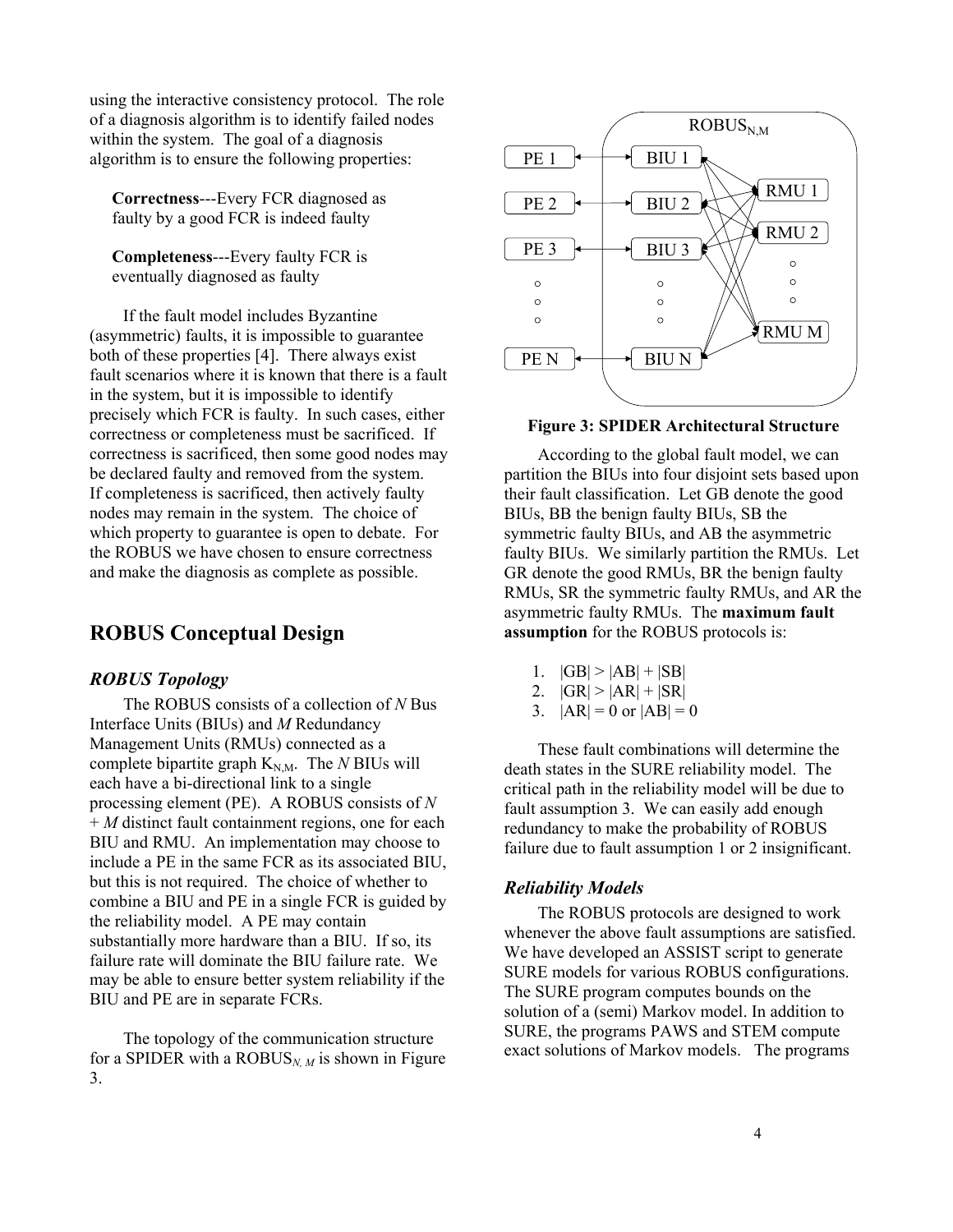SURE, PAWS, and STEM all use the same input format.

The reliability models for the ROBUS calculate the probability that any of the three fault assumptions are violated for a given duration mission and hardware fault arrival rate. Since the design is in a conceptual stage, we are using generic order-of-magnitude approximations for the fault arrival rates.

The ASSIST script prompts for the number of BIUs and RMUs and then generates a usermodifiable SURE model. The SURE user must specify the percentage of faults that are benign or

symmetric for both the BIUs and the RMUs. Additionally, the SURE user may provide diagnostic coverage probabilities for each class of symmetric and asymmetric faults. Finally, the user may specify a recovery rate for the diagnosable faults. The only recovery mechanism included in the model is graceful degradation. Faulty units that are correctly diagnosed are removed from the system. The model does not include recovery from transient faults. All faults are assumed permanent. We intend to add transient faults in the future. The following table enumerates the parameters for the generated model:

| Parameter         | Description                                                        | Default           |
|-------------------|--------------------------------------------------------------------|-------------------|
| $\lambda_{\rm B}$ | <b>BIU Fault Arrival Rate</b>                                      | $10^{-6}/$ hour   |
| $\lambda_{\rm R}$ | <b>RMU Fault Arrival Rate</b>                                      | $10^{-6}/$ hour   |
| Time              | <b>Duration of Mission</b>                                         | 10 hours          |
| $B_B$             | Probability that a BIU fault is benign                             |                   |
| $S_B$             | Probability that a BIU fault is symmetric                          | $^{(1)}$          |
| $A_B$             | Probability that a BIU fault is asymmetric                         | $1 - (B_B + S_B)$ |
| $B_R$             | Probability that an RMU fault is benign                            |                   |
| $S_{R}$           | Probability that an RMU fault is symmetric                         | 0                 |
| $A_{R}$           | Probability that an RMU fault is asymmetric                        | $1 - (B_R + S_R)$ |
| $D_{SB}$          | Probability that a symmetric BIU fault is diagnosable              |                   |
| $D_{AB}$          | Probability that an asymmetric BIU fault is diagnosable            | 0                 |
| $D_{SR}$          | Probability that a symmetric RMU fault is diagnosable              | 0                 |
| $D_{AR}$          | Probability that an asymmetric RMU fault is diagnosable            | 0                 |
| $\alpha$          | Rate of diagnosis and reconfiguration (for all diagnosable faults) | 1/second          |

|  | <b>Table 1: Parameters for the Reliability Models</b> |  |  |
|--|-------------------------------------------------------|--|--|
|  |                                                       |  |  |



**Figure 4: Transitions in ASSIST Model** 

The default failure rate is based on historical failure rates for a single VLSI device. In Kopetz  $(5)$ , page 121), the failure rate for a high quality chip is claimed to be better than  $10^{-7}/$ hour.

Figure 4 shows the transitions generated by the ASSIST script when the system is in a state with J good BIUs and K good RMUs. The fault arrival transitions cover the various possibilities when a new fault arrives. If there are any diagnosable faults present in the current state, then appropriate reconfiguration transitions are generated. The only reconfiguration strategy is graceful degradation. After a non-benign fault is diagnosed, the protocols can ignore it. Reconfiguration is modeled by converting diagnosed faults to benign faults.

The ASSIST script has been validated both by hand inspection and by solving the generated model with parameters set to extreme cases. These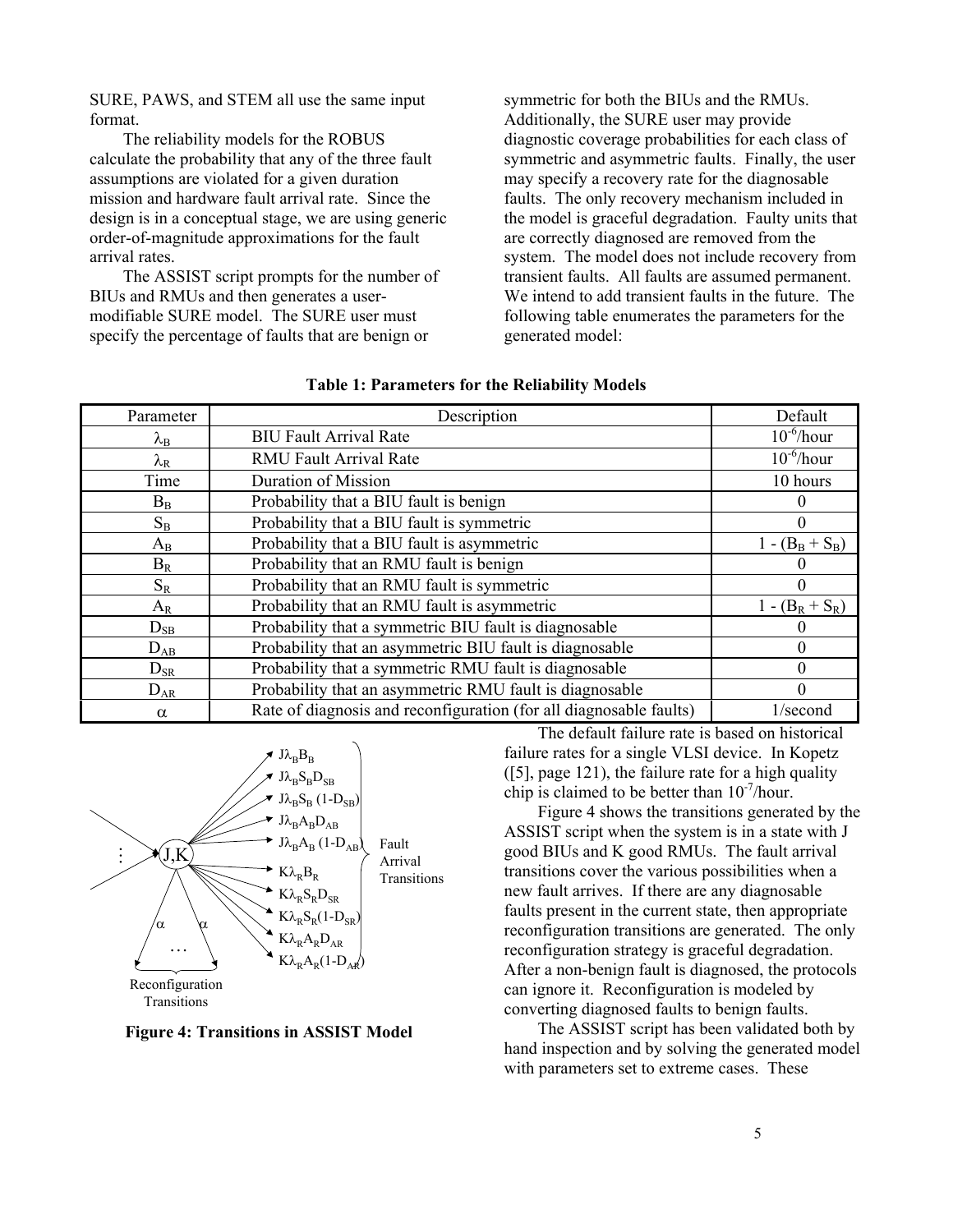examples are easy to check by hand using either the algebraic SURE bounds [6] or combinatorial analysis.

## *Interactive Consistency Protocol*

The Interactive Consistency (IC) protocol is designed to satisfy requirement 1. If all communication uses this protocol, then all good Processing Elements will observe the same sequence of data. This protocol is also used to reliably exchange diagnostic data among the good nodes within the ROBUS.

For the Interactive Consistency protocol, we assume that all FCRs are synchronized within a known skew and that the implementation can avoid adverse effects due to this skew. Also, every FCR knows the communication schedule. An informal description of the protocol is as follows:

- 1. PE *j* transmits its message *v* to BIU *j*, in accordance with the agreed schedule
- 2. BIU *j* broadcasts *v* to all RMUs
- 3. For each RMU *k*, if RMU *k* does not receive a correctly formatted message from BIU *j*, then it broadcasts *source error* to all BIUs, otherwise it broadcasts the value  $v_k$  to all BIUs
- 4. Each BIU collects the values received  $(v_1, ...,$  $v_M$ ). If a BIU does not receive a correctly formatted message from RMU *k*, it removes RMU *k* from its set of *trusted* RMUs
- 5. Each BIU determines if there is a majority among the values received from the *trusted* RMUs
- 6. If BIU *l* determines that a majority of *trusted* RMUs sent the same value *vmaj*, BIU *l* transmits *vmaj* to PE *l*. Otherwise, BIU *l* transmits *no majority* to PE *l*

**Theorem:** This protocol satisfies both **Agreement** and **Validity** assuming the maximum fault assumption holds.

## **Proof of Agreement:** There are two cases to consider,

**Case 1:**  $|AR| = 0$ 

Since there are no asymmetrically faulty RMUs, all good BIUs agree on which RMUs to *trust*. All good BIUs receive the same vector of values in step 4. Thus, in steps 5 and 6, each good BIU will determine the same value to forward to its PE.

**Case 2:**  $|AB| = 0$ 

In this case, the BIU broadcasting in step 2 cannot be asymmetrically faulty, so all good RMUs will broadcast the same value in step 3. Fault assumption 2 ensures that there are more good RMUs than the combined total of asymmetric faulty and symmetric faulty RMUs. Since every benign faulty RMU is manifest-faulty to every good BIU, all benign faulty RMUs will be ignored. The good RMUs form a majority, so the value they broadcast in step 3 will be the same as the value transmitted to the PEs in step 6.

**Proof of Validity:** Validity follows immediately from the proof of Case 2 for Agreement.

- If BIU *j* is good, then all good RMUs will correctly forward its value in step 3
- If BIU *j* is benign faulty, then all good RMUs will broadcast *source error* in step
- If BIU *j* is symmetric faulty, then all good RMUs will forward the value received in step 3

There is a useful corollary to **Validity** that will aid in diagnosis.

**Corollary:** If a good BIU receives invalid data (i.e. *source error* or *no majority*) as a result of executing the Interactive Consistency protocol, then the originating BIU is faulty.

By a symmetric argument, we can use the same protocol (steps 2 through 5) to exchange data between RMUs. This capability is needed to exchange diagnostic information.

# *Diagnosis Protocol*

The ROBUS diagnosis protocols are based on the MAFT approach to on-line diagnosis presented by Walter, et al [7]. The MAFT protocol can be abstractly subdivided into two phases: local diagnosis and global diagnosis. In the local diagnosis phase, each node monitors the behavior of all other nodes. From these observations, it constructs an error syndrome that identifies those nodes that it believes to be faulty. The global diagnosis phase consists of an interactive consistency exchange to reliably distribute the accusations followed by a voting step to make a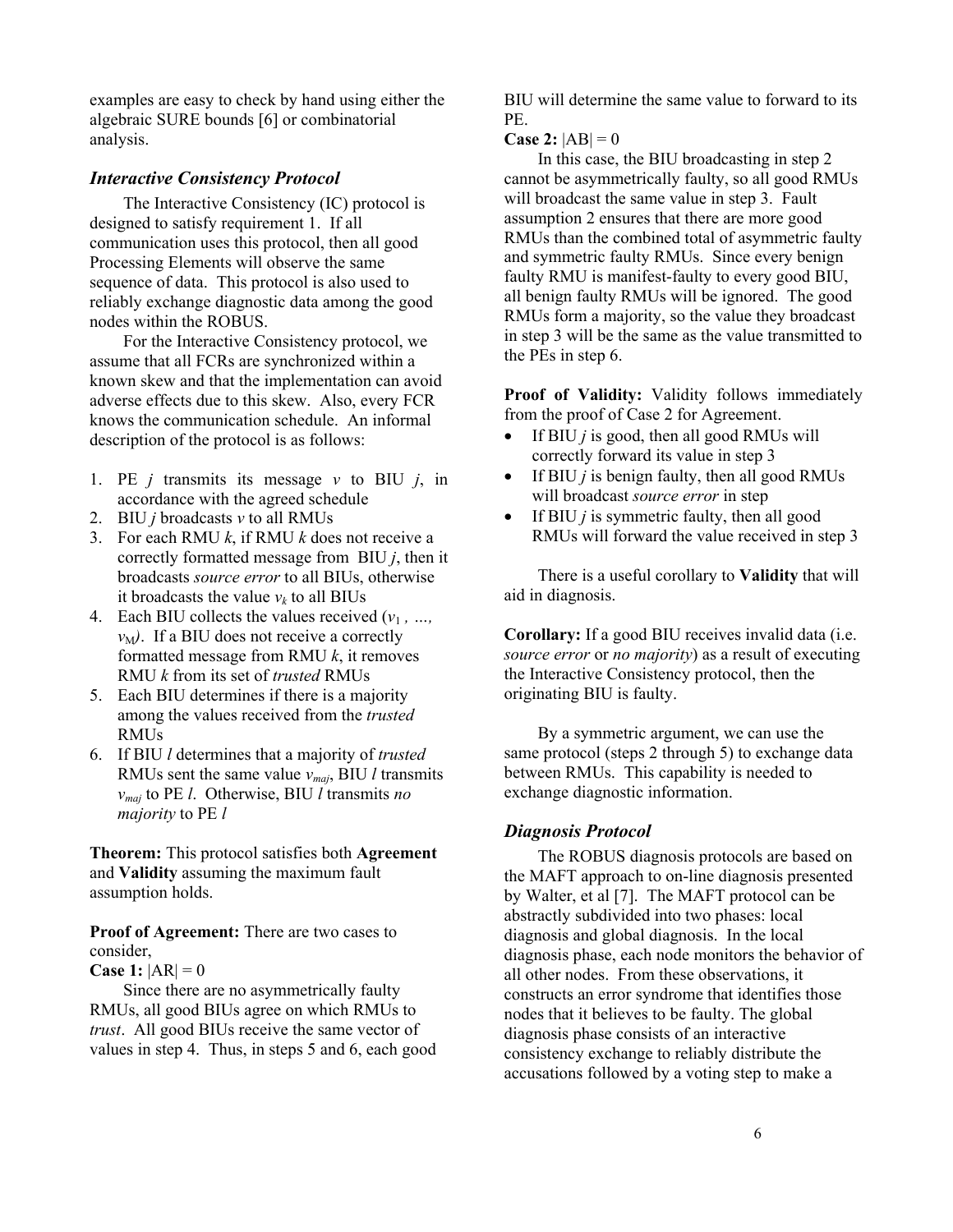globally consistent decision based upon the set of all local accusations.

In the MAFT architecture, all nodes are identical and the nodes are completely connected. In the ROBUS, there are two different kinds of nodes, the RMUs and the BIUs. In addition, there are no direct links between a pair of BIUs or between a pair of RMUs. The global diagnosis phase had to be modified to accommodate the ROBUS characteristics. For the ROBUS protocol, there are several levels of diagnostic information:

- 1. **Suspicions:** Node *k* suspects nodes *i* and *j* when it knows that at least one of *i* or *j* is bad, but does not have sufficient information to accuse either
- 2. **Accusations:** Node *k* accuses node *j* when it has sufficient evidence to conclude that node *j* is faulty
- 3. **Declarations:** Node *k* declares node *j* to be faulty when it knows that all good nodes of the *same kind* as *k* have sufficient evidence to conclude that *j* is faulty
- 4. **Convictions:** A node is convicted when *all* good nodes have declared it faulty

The principal distinction between accusations and declarations is that accusations only depend upon local knowledge, but declarations depend upon common knowledge. This common knowledge is a side effect of the protocols. We can now make precise the notion of *trusted* nodes as employed by the IC and Synchronization protocols.

A node is considered *trusted* if it has not been accused, declared, or convicted. The voting functions in the IC protocol and the synchronization protocol only consider messages from trusted sources.

A node is considered *undeclared* if it has not been declared or convicted. This classification is needed for some of the votes employed by the diagnosis protocol.

For the diagnosis protocol to work, all accusations must satisfy the following property:

*If node k accuses node j, then at least one of node k or node j must be faulty* 

A direct consequence is the following property:

#### *If any good node accuses node j, then node j is faulty*

This ensures that every good node is *trusted* by all good nodes. We also require that, at the time of any vote, no benign-faulty node be *trusted* by any good node. Finally, we allow good nodes to disagree concerning asymmetric faulty nodes, but we require that they agree on whether to trust symmetric-faulty nodes.

There are several ways for a node to make an accusation. These include both direct error checking by the receiving node and sufficient disagreement with voted results. Suspicions against node *k* are promoted to accusations when it is known that *k* is suspected in conjunction with at least one good node.

A node may make a declaration in at least two ways. First, the interactive consistency protocol provides partial diagnostic information. If the result of an interactive consistency exchange is any sort of error, then all good receiving nodes know that the originator is faulty. In this case, since all good nodes know the source is faulty, they all *declare* the source faulty. The second mechanism for making declarations is based upon distributed diagnostic information. If there is sufficient evidence in a consistent set of accusations to conclude that a node is faulty, then that node is declared faulty. A set of accusations is consistent if all good nodes (of the same kind) agree on the contents of that set of accusations. There is sufficient evidence to conclude that a node is faulty if it accuses itself or if it is accused by a majority of *undeclared* nodes.

The ROBUS diagnosis protocol is as follows:

- 1. All nodes gather accusations against all other nodes
- 2. All nodes gather declarations based on the properties of the interactive consistency protocol
- 3. The BIUs periodically exchange their accusations with all other BIUs using the interactive consistency protocol. If a majority of *undeclared* BIUs accuse a node, that node is declared faulty
- 4. The RMUs periodically exchange their accusations with all other RMUs using the interactive consistency protocol. If a majority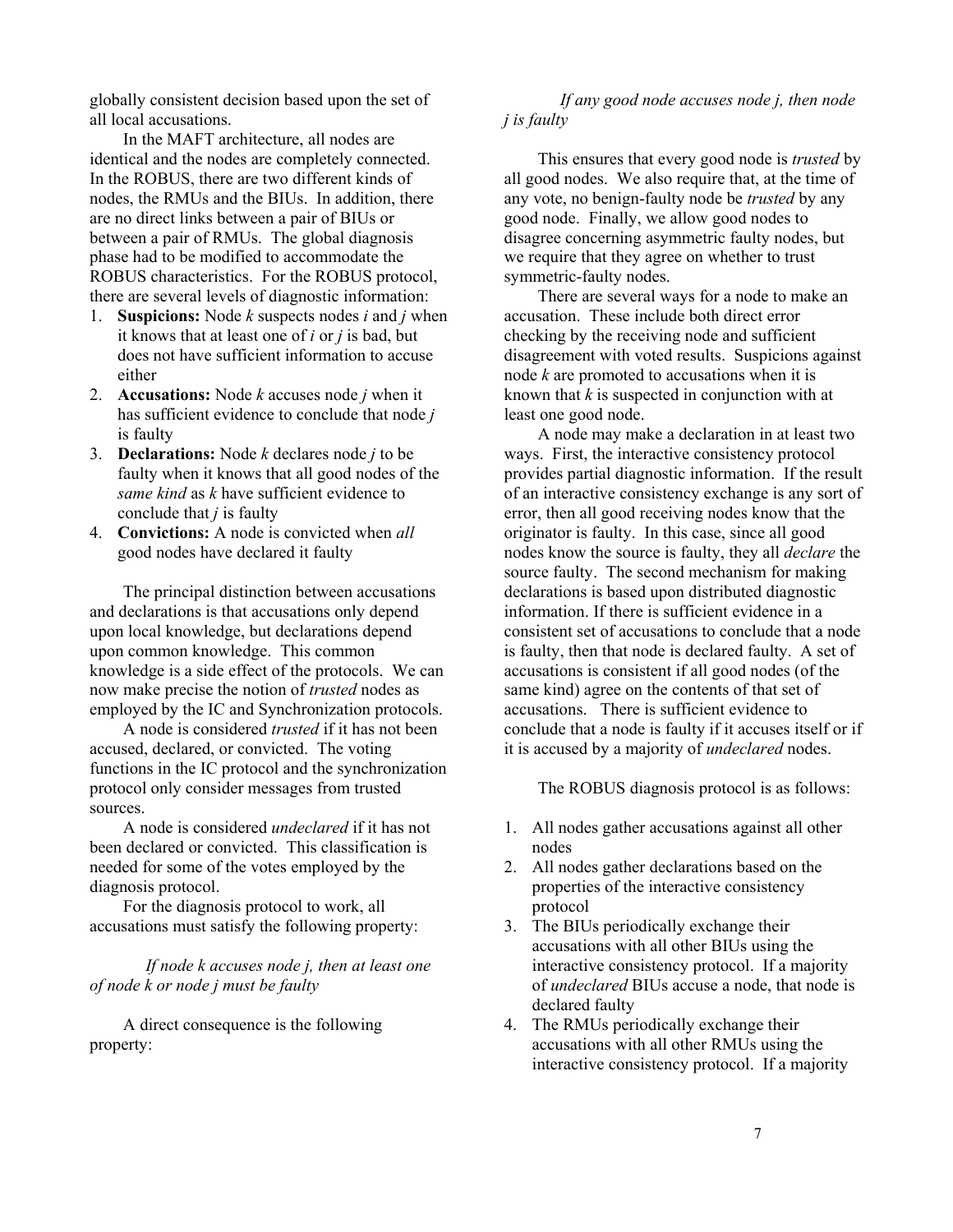of *undeclared* RMUs accuse a node, that node is declared faulty

- 5. All BIUs broadcast their declarations to all RMUs. The RMUs perform a majority vote of the declarations received from *trusted* BIUs
- 6. All RMUs broadcast their declarations to all BIUs. The BIUs perform a majority vote of the declarations received from *trusted* RMUs
- 7. Any node declared faulty by either a majority of *trusted* BIUs or a majority of *trusted* RMUs is convicted
- 8. The BIUs forward the list of convicted nodes to the PEs

Since the current system is designed using the assumption that all faults are permanent, any node that is convicted is permanently isolated from the rest of the system. The protocol is being modified to remove this assumption.

Formal proofs of the distributed diagnosis protocol are described in [8].

The protocol ensures that:

- Every declared node is convicted
- Every benign faulty node is declared
- Every symmetric faulty nodes accused by some good node is declared
- Every node accused by a trusted majority of nodes is declared

Both the distributed diagnosis and interactive consistency protocols are synchronous. It is essential that the inherent asynchrony between any pair of nodes be bounded. Further, the design must ensure that the relative skew be masked.

### *Clock Synchronization*

The SPIDER clock synchronization protocol is an event-based protocol. Periodically, good clocks will generate events indicating that it is time to start the next round. The protocol is designed to ensure that the events generated by good clocks are echoed in such a way that all good clocks will reset within a short time of each other. The duration of a round is approximately P ticks. An informal description of the protocol follows:

#### **RMU:**

*Process 1*: When time to resynchronize for round k, broadcast (init, k) to all BIUs

*Process 2:* If *Accept?*(echo, k) then broadcast (echo, k) to all BIUs and reset counter for round k

#### **BIU:**

*Process 1*: If *Accept?*(init, k) then broadcast (echo, k) to all RMUs

*Process 2*: If *Accept?*(echo, k) then reset counter for round k (and transmit reset to PE)

The fault-tolerance is in the definition of function *Accept?*. It selects the middle event from the *trusted* sources. The times to resynchronize and values for resetting counters are selected to accommodate the inherent communication delays.

Communication between independently clocked synchronous systems is necessarily imprecise. If a node sends a message at time *t*, it will be received by all good nodes during the time interval  $[t + d, t + d + e]$ . Here *d* denotes the minimum communication delay and *e* is a bound on the error. The dominant source of error is due to discretization; *e* is always larger than the duration of one clock tick. Other factors that contribute to this error term are jitter, drift, and slight differences in communication delay due to various causes (e.g. temperature effects, differences in wire length, etc.).

**Lemma:** All good RMUs reset their clocks within 2*e* of each other.

# **Proof:** There are two cases.

#### **Case 1:**  $|AB| = 0$

In this case, the echo broadcast events generated by BIU process 1 are totally ordered. All good RMUs will accept in response to (essentially) the same event. The relative time difference that two good RMUs can observe this event is bounded by *e*.

#### **Case 2:**  $|AR| = 0$

In this case, the init events generated by the RMUs are totally ordered. All good BIUs will accept init (and broadcast echo) within *e* of each other. Since accept is bounded by good events, *e* is the maximum skew effect an asymmetric fault can have. Adding another *e* for the inherent imprecision in communication ensures that all good RMUs will accept within 2*e* of each other.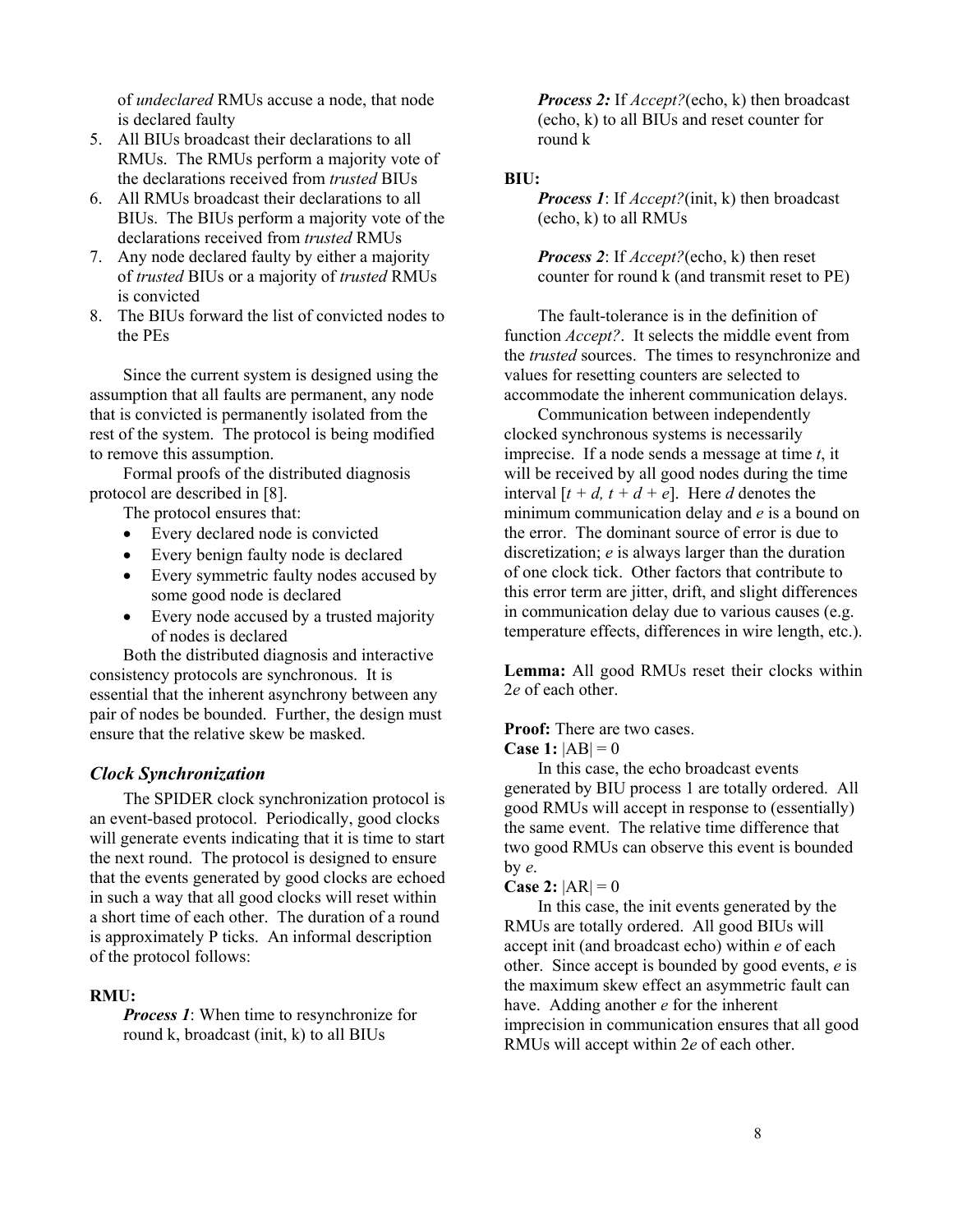A symmetric argument bounds the separation of good BIUs. The separation of any BIU/RMU pair is bounded by 3*e* leading to the following result:

**Theorem:** The synchronization protocol satisfies bounded delay.

The protocol also guarantees bounded adjustment, thus leading to:

**Theorem:** The synchronization protocol guarantees **precision** and **accuracy**.

Informal proofs of these properties can be found in [9]. Machine checked proofs are in progress.

# **ROBUS Architecture**

The ROBUS consists of two primary design elements: the BIU and the RMU. The block structure of these devices is presented below.

#### *BIU Block Model*

The block structure of a BIU is depicted in Figure 5. There are several functional blocks. The Input Unit is responsible for de-skewing data messages, and accusing any source that transmits an invalid message. It also directs all synchronization messages to the Synchronization Unit. The Route & Vote unit performs the core functions of the interactive consistency protocol. It either relays messages or votes results. The Synchronization Unit implements the event voter needed for the synchronization protocol. When enough synchronization messages have arrived, it signals the Control Unit to take appropriate action. The Diagnostics Unit maintains all of the diagnostic state information. It generates a vector of trusted sources based on the current accusations, declarations, and convictions. It also performs the voting required in the diagnosis protocol. The Output Unit selects the appropriate source for the next broadcast message. The Control Unit realizes the steps of all of the ROBUS protocols and maintains the schedule and timer. Finally, the PE Interface manages communication with the attached PE.



**Figure 5: BIU Block Model** 

#### *RMU Block Model*

The block structure of the RMU design is depicted in Figure 6. Its structure is quite similar to the BIU. The main difference is that the RMU does not have an interface to the PE. The operation of the Control Unit is also different, due to the differing roles in the protocols.



**Figure 6: RMU Block Model** 

# **Verification Issues**

We are developing the ROBUS in accordance with guidance found in RTCA DO-254. Since the ROBUS is intended to support any aircraft function whose failure would be catastrophic, the ROBUS is being developed to design assurance level A.